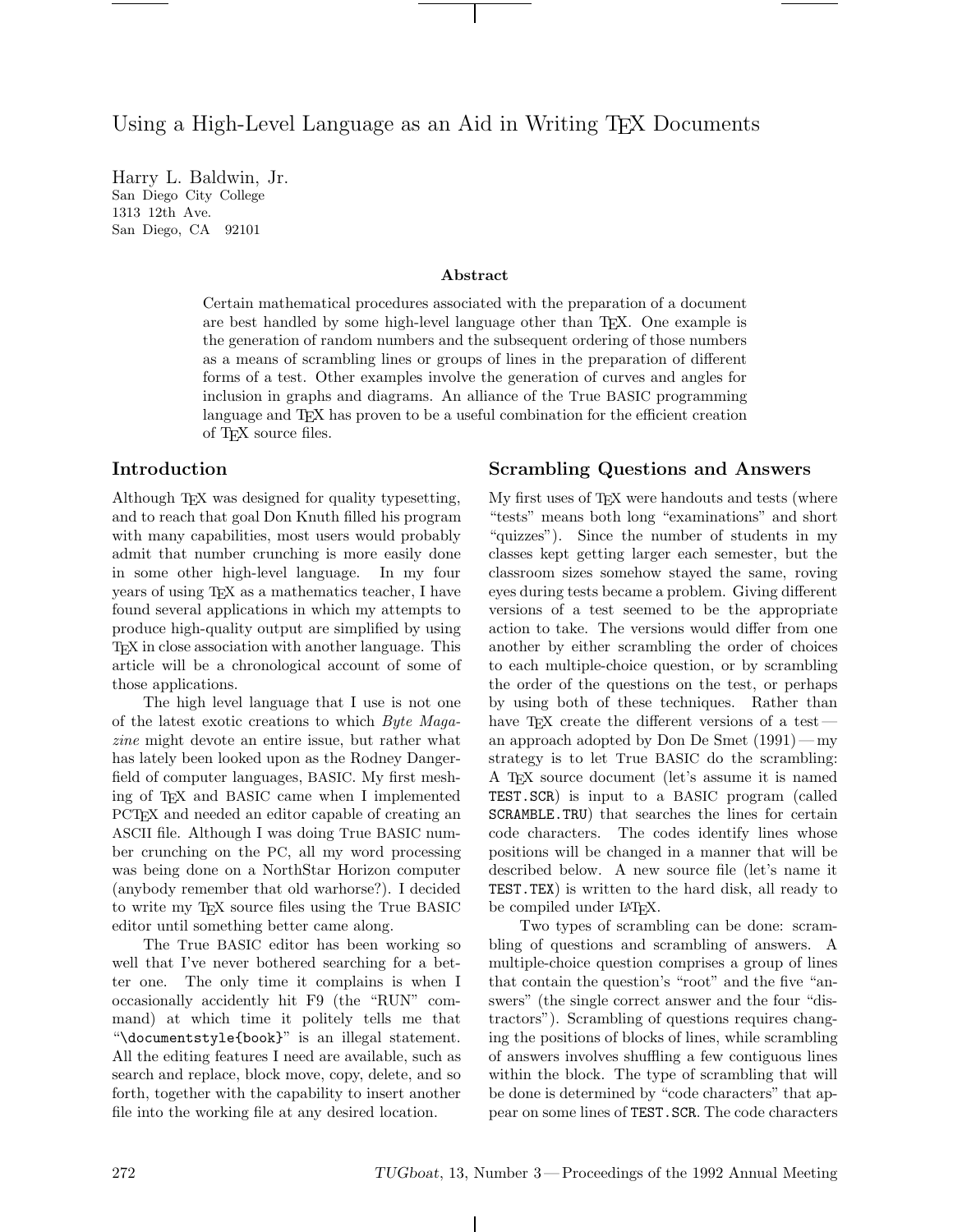are placed to the far right end of the line for easy identification during screen editing of the source file. The leftmost character in any sequence of code characters is the comment character %, which will not interfere with the subsequent compilation of the document.

The beginning line and ending line of a question that is to be scrambled are identified by the code characters %B and %E in character positions 76-77. These lines, together with all lines in between, form a block whose position will be scrambled. The end of the last question in a group of questions that is to be scrambled is identified by %EL in positions 76–78.

Aquestion that is to be scrambled need not be a multiple-choice question, but if it is, usually we want the answers to be scrambled also. Each of the answers in a multiple-choice question (we will assume there are five) will be an argument of a macro designed to output the answers appropriately. In TEST.SCR the answers must be written on five contiguous lines, one answer per line. (If an answer is too long to fit on one line, then that answer should be made into a macro, and the macro command put on the line.) To identify an answer that is to be scrambled, the comment symbol % is placed in character position 78 on that line. For example, if only the first four answers are to be scrambled (maybe the fifth answer is "all of the above") then four contiguous lines would contain a percent symbol in position 78.

The scrambling is done as follows: The source file TEST.SCR is read into memory, each line destined to become an element of a one-dimensional string matrix that we'll name TEST\$. As each line is entered, it is examined for a percent symbol in position 78, which would identify that line as an answer to be scrambled. If such a symbol is not found, then the line is merely appended to TEST\$, but any sequence of answer lines that are to be scrambled are first stored in another temporary array. Pseudorandom numbers are generated (the "pseudo" is for the purists — I'll just call them random numbers) and placed in another column of that array. The rows of the array are then reordered so that the random numbers increase as we go down the column, and the lines associated with those numbers have their positions changed as well. The reordered answer lines are then transferred to TEST\$. This process continues until all lines of TEST.SCR have been entered.

The lines of the matrix TEST\$ can now be output to TEST.TEX, and the only change from TEST.SCR will be the order of answers. However, if scrambling of questions also is desired, then some more juggling is required: As each line of TEST\$ is output, it is examined for %B in positions 76–77, which would mark the "begin-line" of a question whose position is to be scrambled. If not found, then the line is merely output to TEST.TEX; if found, output is suspended while the program searches for the corresponding "end-line" of that question, identified by %E is positions 76–77. The line numbers that identify that question are stored in a row of a "line-number matrix", and search continues for another begin-end pair of line numbers, which will be stored in the next row of that matrix. After the end-line of the last question to be scrambled is identified (by %EL in positions 76–78), then a random number is assigned to each row of the line-number matrix, and those rows are reordered. The output of TEST\$ is then resumed, with the order of the lines indicated by information contained in the rows of the reordered line-number matrix.

Sometimes a test should not have all questions scrambled together, but rather, say, the first twenty easier questions scrambled, and then the next thirty more-difficult questions scrambled. This can be done by the above scheme, by merely terminating each group that is to be scrambled with a line containing %EL in positions 76-78.

Each time a <sup>T</sup>rue BASIC program is run, the same sequence of random numbers is generated. To obtain a version of a test, SCRAMBLE.TRU asks for the date and the form number, and then discards the first  $n$  random numbers, where the number  $n$ is given by  $n = 366 \cdot (yr + form) + 31 \cdot mo + day$ . For example, to generate the fifth form of my last April Fool's test I entered the "seed" 0401925, and the first 35 627 random numbers were discarded (slowing the execution by less than a second). If, for some reason, I need to recreate the version I can input the same seed and obtain exactly the same test.

The macro chosen to output the answers to a multiple-choice question depends on the lengths of those answers. Five macros have accommodated all possibilities I've needed so far; letting  $r: s: t \dots$ represent  $r$  answers on the first line, followed by  $s$ answers on the next line, etc., the macros will print the answers following one of these patterns: 5, 3:2, 2:2:1, 4:1, and 1:1:1:1:1.

An example of what a couple of questions in the source file might look like, and what output might be produced, is shown in Figure 1 (in the Appendix). The command \QQQQR is the macro that outputs four answers on one line and the fifth answer on the second line (such an arrangement would only be used if the fifth answer is not to be included in the scrambling); the command \QQRRS outputs two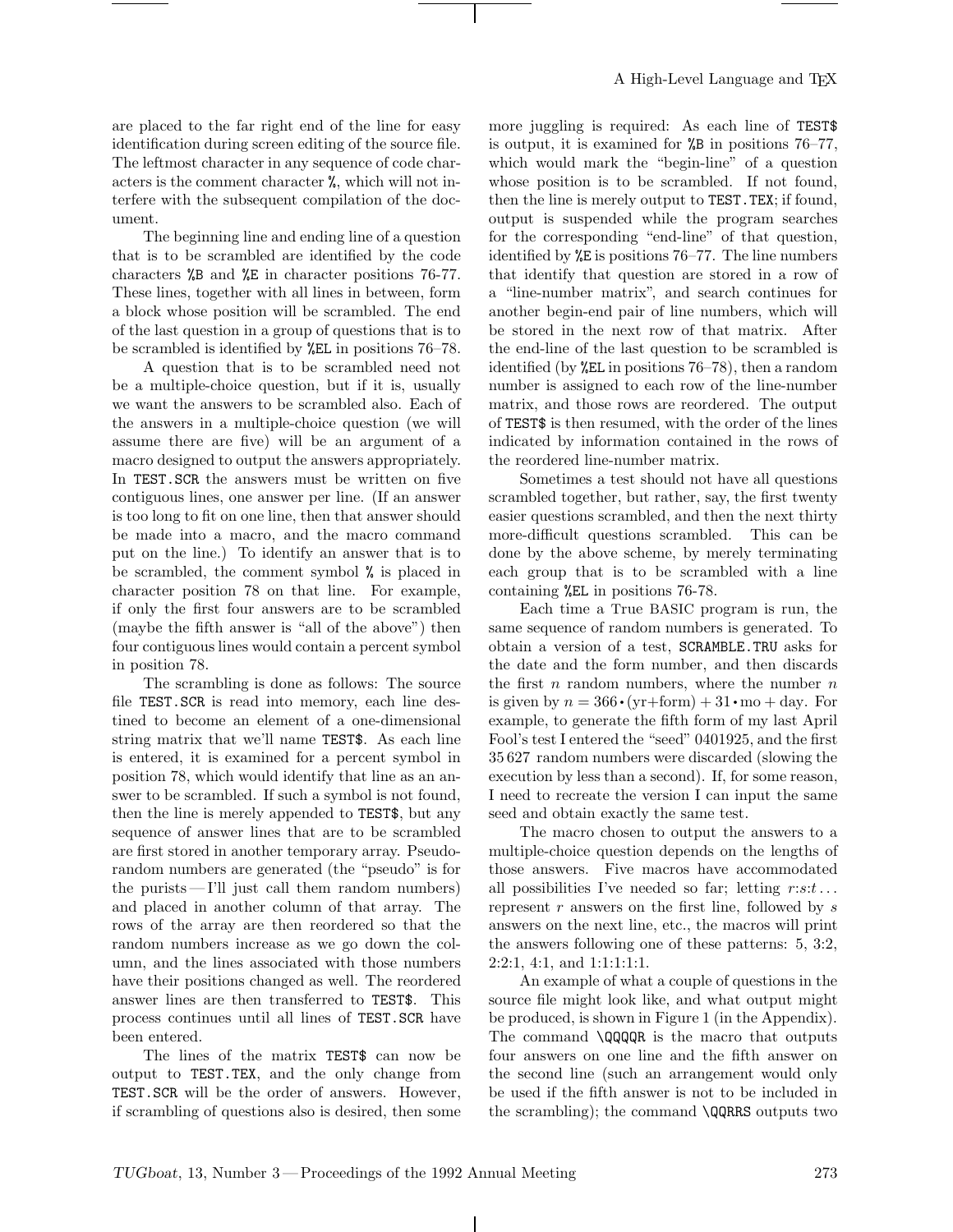Harry L. Baldwin, Jr.

answers on the first line, two on the second, and one on the third; (can you guess what \QRSTU would output?). These macros begin by incrementing the question number. Then (in a \vtop, so that a question won't be split by a pagebreak) a horizontal rule is drawn for question separation, followed by printing the root of the question (the first argument of the macro) and then the answers (arguments two through six). The macro concludes with another horizontal rule.

# **Generating a Test**

SCRAMBLE.TRU worked so well that when the City College Mathematics Department decided to implement a departmental final exam for the Beginning Algebra course (and I was drafted to create this final), it seemed reasonable to let <sup>T</sup>rue BASIC compose the entire test. The test-making philosophy our department adopted was this: the final exam would be formed by selecting questions from a test bank that is so large that test security is of no concern. Currently our test bank contains 215 "master questions" (we are aiming for 300), each master question having ten quite-similar "versions". Since a final exam would be formed by selecting 60 master questions from the bank of 215, *and* any of the ten versions of each question will be randomly selected, *and* the 60 test questions would be scrambled (in two groups), *and* the answers would be scrambled, we feel that any student capable of beating the system by remembering all the questions and their correct answers is probably bright enough to realize that it would be easier just to learn the algebra.

Each master question (comprising ten versions) is stored as a separate file; for example, Q130 is the file that contains master question 130. If that master question is selected for a test, then part of that file (a version of the question) is destined to be input by the BASIC program MAKETEST.TRU that will be composing the test. Arandom number determines which of the ten versions will be selected. Each version occupies 15 lines of the file, so version 4, for example, would extend from lines 46 through 60, with perhaps the last few lines being blank.

Refer to Figure 2 (in the Appendix) as we look at what MAKETEST.TRU does with the 15 lines of a question version that has been randomly selected. The first line contains five pieces of information about the question, with each of these pieces of information appearing in a specific location on the line:

Version number. Awhole number, in character positions 9-10, identifies the version se-

lected. During any subsequent scrambling, MAKETEST.TRU will keep track of the question master number (one of the 215 questions in the test bank) and the version number (1 through 10). After the test is constructed an answer key is printed that will include this information. If a bug in the question shows up then it is easy to locate the offending version.

- Scramble code. Awhole number, in character position 21, tells how many answers are to be scrambled: 0 (for no scrambling), or 3 (the first three answers), or 4, or 5.
- Answerline code. A whole number (1, 2, 3, 4, or 5), in character position 36, tells MAKETEST.TRU what macro to use when outputting the answers. For example, code number 1 is five answers on one line.
- Rootlines code. Awhole number, in character position 49, tells how many lines contain the root of the question. The root lines immediately follow this first codeline, are written in T<sub>EX</sub>, and will be inserted directly into the T<sub>EX</sub> document being constructed. The maximum number of root lines is 9; although we have never needed that many lines, a macro could be defined and placed in the preamble if necessary.
- Correct answer. A letter (A, B, C, D, or E), in character position 59, identifies the correct answer. The five answers are on the five lines that follow the root line, with exactly one answer per line. Before scrambling, answer A is the first answer listed, B is the second, and so forth. When writing a test question, I usually work the problem and write the correct answer on the first answer line, and then play the part of an inattentive student as I make up the distractors. During the subsequent scrambling of the answers, MAKETEST.TRU tracks the correct answer for inclusion on the answer key.

The construction of a test by MAKETEST.TRU proceeds as follows: The person creating the test selects the master numbers of the questions that will be on the test. These numbers are written in a file, perhaps named FIN-S92 if they are the questions to be used on the final exam for the Spring semester in 1992. MAKETEST.TRU is then run, and begins by asking for the test title, subtitle, and special instructions. (Provision is made for placing this information in a file before running MAKETEST.TRU, and merely entering the name of the file when prompted.) MAKETEST.TRU next asks for the number of questions, for a random-number seed,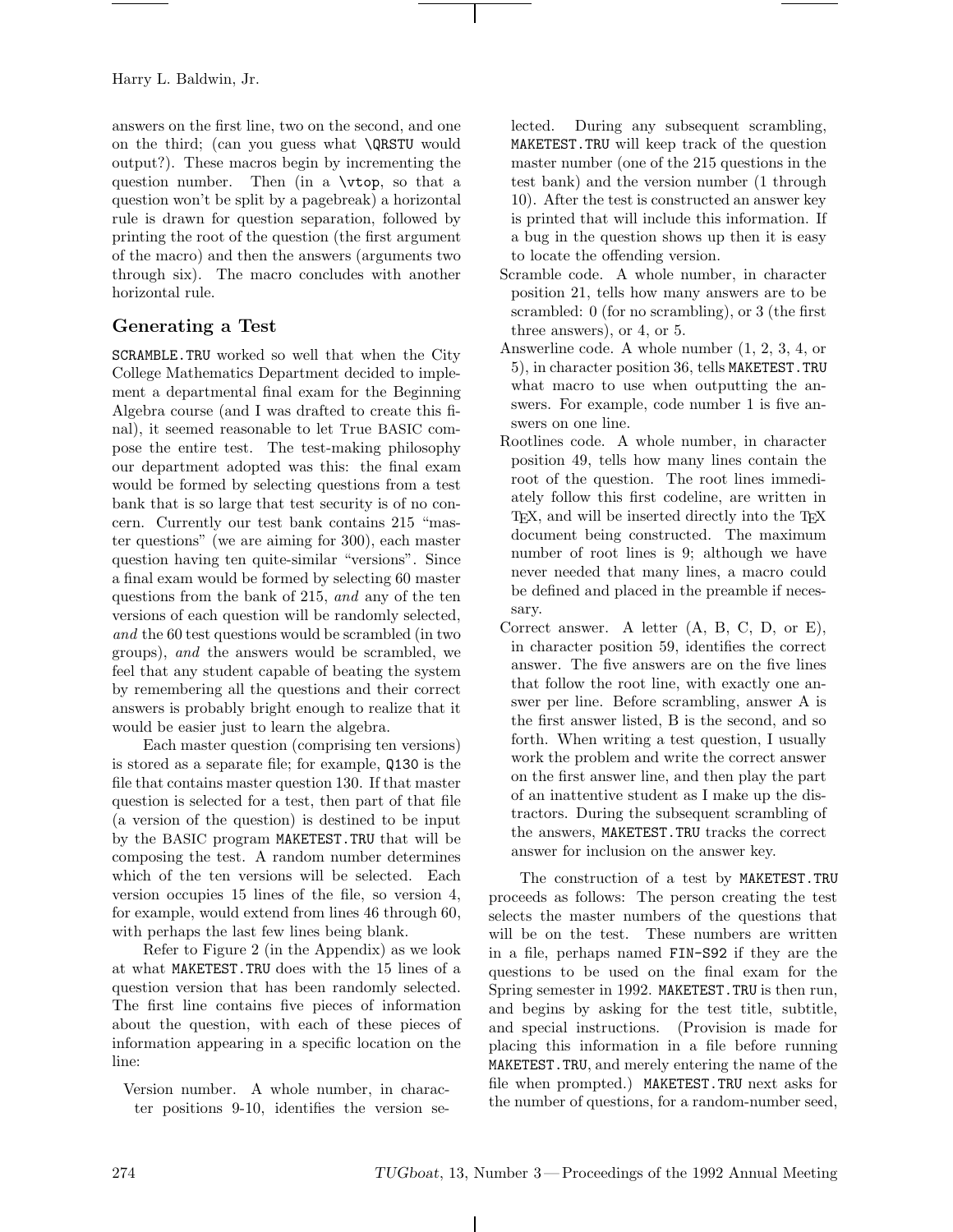and for information on what groups of questions are to be scrambled. (If no question scrambling is to be done, then the questions will be output in the same order as they appear in the question file.) Then the master-question numbers are scrambled, and versions randomly selected.

The output file (let's again call it TEST.TEX) is now ready to be created. MAKETEST.TRU first calls a file named PREAMBLE.TEX that contains all the commands in a L<sup>A</sup>TEX document preamble. These lines are output to TEST.TEX. Then the title information and instructions are appended. Finally, the randomly selected version of each master question is input: the master number of a question is used to form the name of the file that holds the ten versions, the lines of that file are entered into memory, and the 15 lines that correspond to the selected version are retained while all other lines are discarded. Information is extracted from the codeline (the first line): how many of the following lines contain the root, how many answers are to be scrambled, how many answers should appear on each line, and which is the correct answer. The root of the question is then inserted as an argument of a macro written by MAKETEST.TRU using BASIC string functions, the answers are scrambled and inserted as arguments into the appropriate macro (also written by MAKETEST.TRU), and all of the lines are written to TEST.TEX. This procedure is repeated until the lines that will print all questions have been output to TEST.TEX.

The answer key is then constructed. After a \pagebreak, four columns of information are presented: the question number as it appears on the test, the corresponding master-question number, the version number, and the answer. The last hurrah of MAKETEST.TRU is to append \end{document}.

After the file containing the master question numbers has been created, the running of MAKETEST.TRU takes only a few minutes. Even though a lot of computation and scrambling is involved, on an 80386 running at 33 megahertz the questions are written to TEST.TEX at about one per second. For the final exam in Beginning Algebra this last Spring semester, all sections were to be given a test that used the same master questions. Since the tests were to be given at different times, eight runs were made using different seeds to obtain eight different forms, each form containing eight pages of questions plus an answer key. Creation of all eight forms of TEST. TEX, compiling under LAT<sub>EX</sub>, and then obtaining HP LaserJet II output ready for photocopying took about 40 minutes.

Writing the ten versions of a master question goes quickly. Since all versions are to be *very* similar, the roots of the versions usually will be the same, except perhaps for a mathematical expression or a few words. The codelines for each version usually differ only in the version number. Therefore, one version can be written, duplicated nine times, and then changes made to those parts where the versions differ.

Another BASIC program, PRT-VER.TRU, was written that will read in a master file and print all versions— a great help in proofreading the questions. Still another program, PRT-ALL.TRU, prints a single version from each master question. The output from PRT-ALL.TRU is what instructors look at when selecting master questions for a test, and what students look at when they are curious as to what might appear on a test.

This testing strategy can be a morale raiser for students, since they needn't fear being hit with a question of a type they have never seen before. But since the students would see only one version from each master question (printing all ten versions would make a booklet of several hundred pages), great care must be taken to insure that all versions are of the same difficulty. For example, a question that asks for one of the binomial factors of  $x^2 + 7x + 12$  is not considered to be of the same difficulty as asking for one of the binomial factors of  $x^2 - 4x - 12$ , for this second trinomial involves both positive and negative integers. To insure that much thought is applied to the construction of the questions, a verbal description of the limitations is written for each master question. For example, the description of one trinomial-factoring question is as follows:

Agiven second-degree trinomial has two firstdegree binomial factors, one of which is to be selected from a list of five possibilities. The coefficient of the second-degree term is 1; the constant terms of the binomials will be non-zero integers, of different sign, having magnitudes less than 10.

Of course, a student who only knows his multiplication table up through fives might not consider the factoring of  $x^2 + 3x - 54$  to be of the same difficulty as  $x^2 + 3x - 10$ , but at least we tried.

Figure 2 (in the Appendix) shows an example of a version from each of two master questions, as they would appear in the master-question files. Also shown is the output of these same questions as produced by MAKETEST.TRU.

 $\mathbf{I}$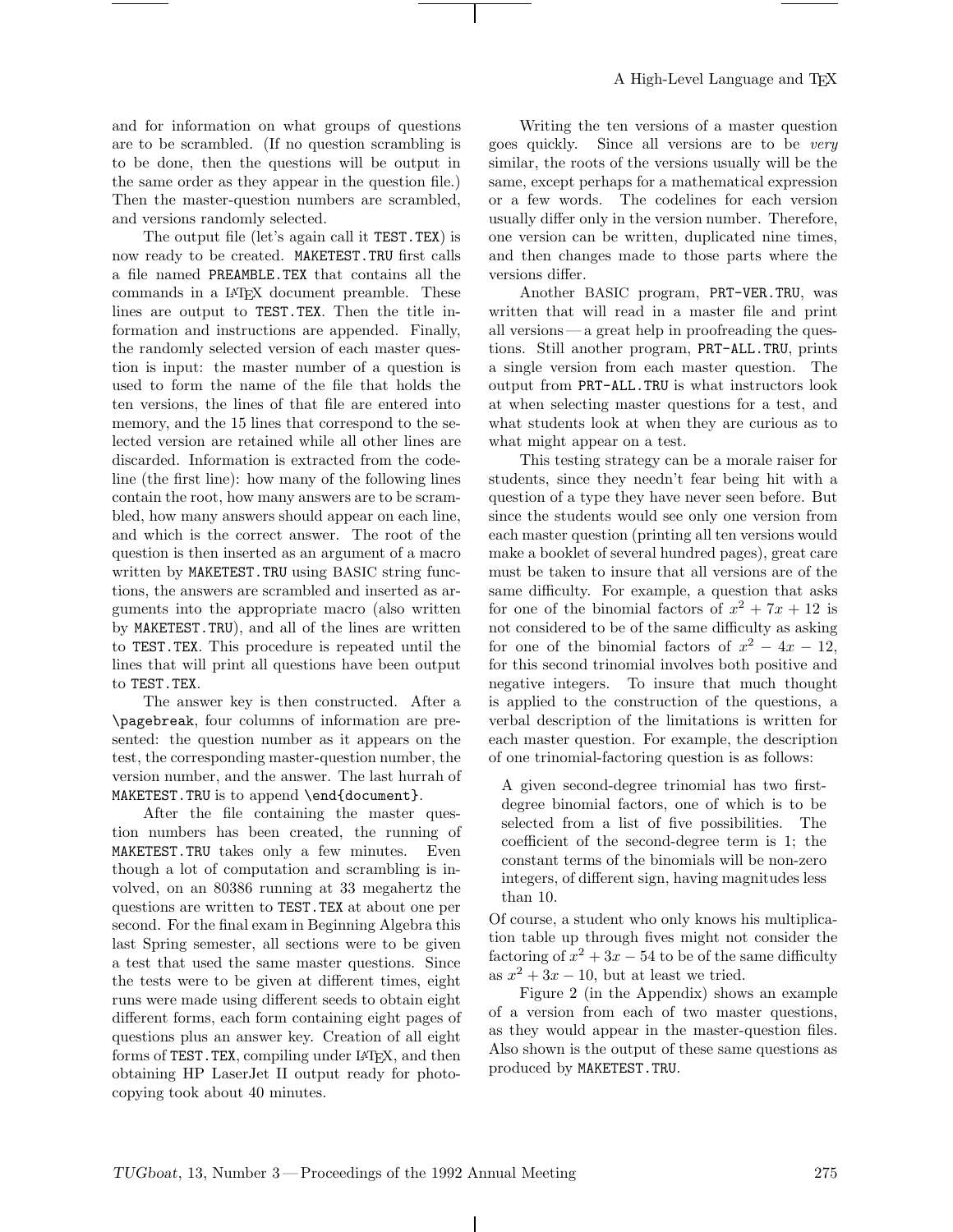Harry L. Baldwin, Jr.

## **Graphics Output**

Other opportunities to mesh True BASIC and TEX arose from my efforts to produce mathematicallyaccurate drawings for my handouts, and for a geometry book recently completed (Baldwin, 1992). Abrief description will be given here of only two of several BASIC programs that were helpful.

Most of the graphs I construct for tests and handouts require only a simple xy coordinate system framework, on which an arbitrary curve will be drawn. In the TEX document, a macro **\XYgrid** will construct the framework, label and place scales on the axes, and then leave the "cursor" at the left end of the top gridline of the framework. Another macro enters the <sup>L</sup><sup>A</sup>TEX picture environment, places the origin at the intersection of the  $x$  and  $y$  axes, and sets \unitlength equal to the unit distance on the framework. The TEX document is then saved while BASIC constructs the curve.

<sup>A</sup> <sup>T</sup>rue BASIC program named CURVE.TRU will write LAT<sub>EX</sub> \multiput statements to a temporary file, which will then be inserted into the TEX document at the proper place. Each \multiput statement will place dots of a selected size along a straight-line segment defined by the endpoints. By making the segments quite short, and linking them together, a curve can be drawn.

The curve is defined by functions of a parameter—x and y each as a function of  $t$ —which are placed very near the beginning of CURVE.TRU. These functions are defined by editing CURVE.TRU before running (which is much easier that having CURVE.TRU ask for the functions during running). When run, CURVE.TRU first asks for the framework scale, the starting and ending values of the parameter  $t$ , and "delta  $t$ " (the change in  $t$ , which will influence the lengths of the straight-line segments. Finally, CURVE.TRU asks for the size and spacing of the dots that will form the curve. After a couple of seconds the program announces that it is finished, having written a series of \multiput commands to a file named TEMP.TRU. The T<sub>E</sub>X document is then reloaded, and the lines in TEMP.TRU are inserted at the proper location.

Adot diameter of 1 point (obtained by using the smallest possible <sup>L</sup><sup>A</sup>TEX \circle\*) with a spacing between centers of 0.7 points creates a curve whose thickness matches a LAT<sub>EX</sub> \thicklines line almost perfectly. Thinner curves can be made by using periods in smaller fonts.

Several variations of CURVE.TRU have been written: dotted curves, dashed curves, curves where checking is done so plotting is restricted to a certain area, and some other variations. Rather than have one giant elegant program that will do everything, I have found it more efficient to select one of a number of special programs available, so that a lot of queries needn't be answered during running. For example, CURVE-DU.TRU ("dashes, unlimited") makes a dashed curve, without checking for out-of-bounds points, while CURVE-DL.TRU ("dashes, limited") asks for the limits on  $x$  and  $y$ .

Some curves result in *many* **\multiput** commands being inserted into the TFX file — perhaps a few hundred. Occasionally I get a "Sorry, TeX capacity exceeded" message. Since I don't understand any of the rest of the message, I usually just shrink the curve or increase the delta  $t$  and try again.

I often draw curves using the excellent curvedrawing capabilities of P<sub>I</sub>CT<sub>E</sub>X, especially circles and ellipses. For other curves, P<sub>I</sub>CT<sub>E</sub>X requires computing the coordinates of some points that lie on the curve and either entering these coordinates into the TEX document or storing them on a file. Rather than worry if enough points have been computed, or if something strange is happening on the curve between those points, I just use CURVE.TRU. The compiling times for TEX documents that produce curves by the two methods are about the same.

Figure 3, immediately below this paragraph, shows an example. The framework (axes and labels, grid lines, and the scale) was generated by XYgrid (a TEX macro), but the curve was formed from 72 \multiput commands generated by CURVE.TRU, and inserted into the TEX source file for the document you are reading.



If an angle in a drawing is accurate to within about one degree of its labeled measure, then it takes a highly-trained eye to detect the error. Whenever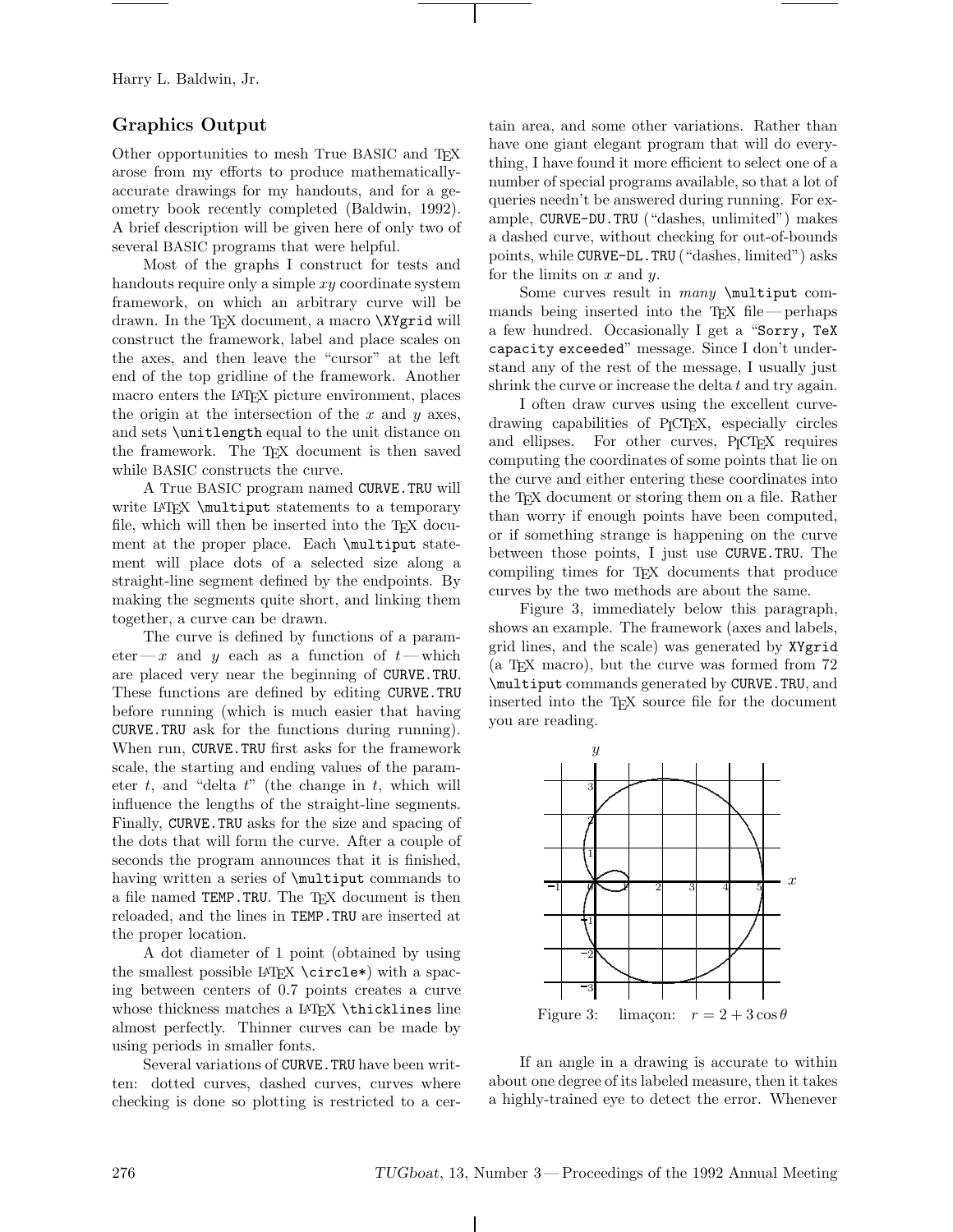possible, I use the line-drawing capabilities of the picture environment of <sup>L</sup><sup>A</sup>TEX to draw an angle. The **\line** command in LAT<sub>E</sub>X can draw a vertical line, or a line having slope  $\pm y/x$ , where x and y are whole numbers six or less. The available slopes allow an angle of any measure to be constructed with an error less than one degree, although not with an arbitrary orientation. If a figure has two or more angles, or if the orientations of one or more angles are constrained, then  $\text{LATEX} \setminus \text{line commands}$ may not create a sufficiently-accurate drawing, so the sides of those angles may have to be drawn by another method. Furthermore, pictures of angles often require an arc to indicate the measure of the angle, and that arc might terminate with an arrow at one or both ends. Sometimes a picture should show the sides of an angle to be rays (an arrow pointing away from the vertex); sometimes an angle's sides are segments. Aright angle might be indicated by a square placed at the vertex. All of these facts served as the incentive to let <sup>T</sup>rue BASIC do the job, by means of a program named ANGLEARC.TRU.

<sup>A</sup> <sup>L</sup><sup>A</sup>TEX picture environment is established, with the scale and the origin chosen, and the T<sub>E</sub>X source file is saved. When ANGLEARC.TRU is run, it asks (and I answer) these questions:

What is the scale?

What are the coordinates of the vertex?

What is the direction of the angle's side?

What is the length of angle's side?

- Is the side a ray? If yes, a LAT<sub>EX</sub> \thicklines vector of zero length having the closest-possible direction as the side will be placed at the end of the segment that forms the side.
- Should a right-angle square be drawn at the vertex? If yes, then what is the size of the square?
- What is the radius of the arc that will indicate the angle's measure? (An answer of zero indicates no arc is to be drawn, and the next two questions are skipped.)
- Should arrows be placed at the terminal end of the arc, or at both ends of the arc? If yes, L<sup>A</sup>TEX \thinlines vectors of zero length (and closest direction) are placed at the appropriate endpoints of the arc.

What is the central angle of the arc?

Is another side to be drawn? To construct the terminal side, answer yes and the questioning begins anew.

As the questions are answered, ANGLEARC.TRU constructs the proper LAT<sub>EX</sub> \multiput and \put commands, and outputs them to TEMP.TRU. A fter no more angle sides are to be drawn, control returns to the BASIC editor and the T<sub>EX</sub> source file is reloaded. The cursor is moved to the proper location, and all the lines of TEMP.TRU are copied into the source file.

An example of output produced mainly by commands generated by ANGLEARC.TRU is shown in Figure 4, immediately below this paragraph. Except for the two angle labels and the Figure label, all of the drawing was done by commands generated by ANGLEARC.TRU. The vector arrows, and the dots that form the arcs, were placed with \put commands. The angle sides were formed from \multiput commands, which placed 1-point dots with their centers spaced 0.7 points apart. The right-angle square was formed similarly, but using smaller dots. The three labels were placed "manually" after returning to T<sub>E</sub>X.



Figure 4:  $x = ?$ 

Much use was made of \ANGLEARC.TRU and other <sup>T</sup>rue BASIC programs during the writing of my geometry book. Figure 5 (in the Appendix) shows part of a page from the book, one of many in which this program played an important role.

Every program described in this article could, of course, be implemented in other high-level languages— perhaps even in TEX. But for ease and convenience of use, <sup>T</sup>rue BASIC has earned my respect. I've enjoyed being a witness to the wedding of True BASIC and TEX, and I'm sure that the marriage will be a long and happy one in my computer system.

## **Bibliography**

- Kemeny, John G., and Thomas E. Kurtz. *True BASIC Reference Manual*. West Lebanon, N.H.: <sup>T</sup>rue BASIC, Inc., 1990.
- De Smet, Don. "TEX Macros for Producing Multiple-Choice Tests." *TUGboat* 12(2),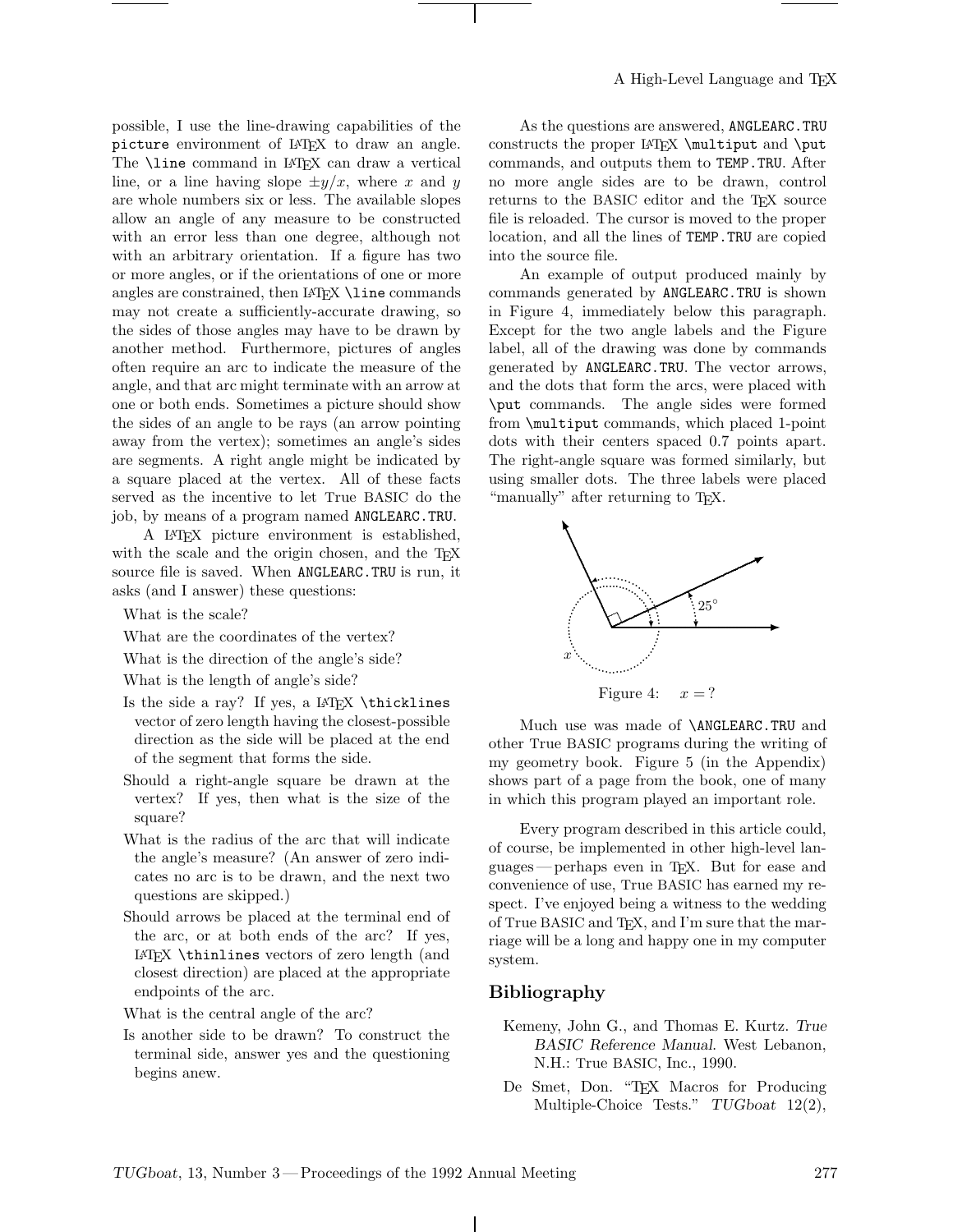Harry L. Baldwin, Jr.

pages 261–268, 1991.

- Lamport, Leslie. LATEX *User's Guide and Reference Manual*. Reading, Mass.: Addison-Wesley, 1986.
- Wichura, Michael J. *The* PICTEX *Manuel*. TEXniques 6, 1987.
- Baldwin, Harry L. Jr. *Essential Geometry*. San Francisco, Calif.: McGraw-Hill, 1992.

 $\overline{\phantom{a}}$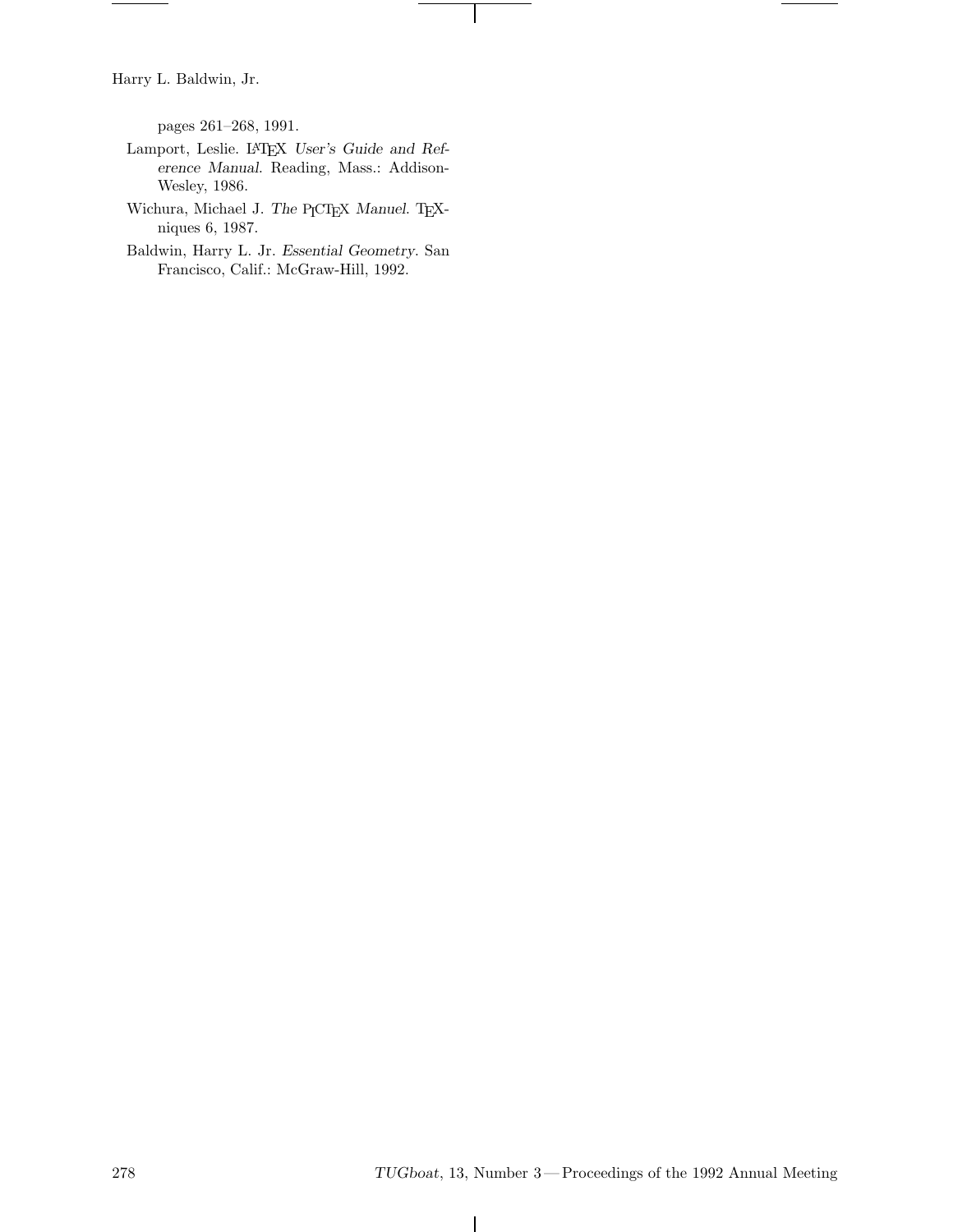## **Appendix**

| character                                                                           | character      |
|-------------------------------------------------------------------------------------|----------------|
| position<br>1                                                                       | position<br>77 |
|                                                                                     |                |
|                                                                                     |                |
| \midexamplespacer % Draws a horizontal rule<br>%13                                  | %B             |
|                                                                                     |                |
| \QQQQR{Which of the four complex numbers listed below has the<br>greatest modulus?} |                |
| ${ $5+5i$}$                                                                         | %              |
| ${ $7+3i$}$                                                                         | %              |
| ${86+4i$ \$}                                                                        | %              |
| ${ $8+2i$}$                                                                         | %              |
| {They all have the same modulus.}                                                   |                |
| \midexamplespacer                                                                   |                |
|                                                                                     | %E             |
| %14                                                                                 | %B             |
| \QQRRS{A circle of radius 1 is centered at the origin. Starting at                  |                |
| the point where $\{\x, x=1\}, \$ and $\\}, y=0\}, \$ , a distance $\{\x, u\}, \$ is |                |
| measured along the circle in a counterclockwise direction. The                      |                |
| coordinates of the location after moving this distance \$u\$ are}                   |                |
| $\{\$x=\sin u,\{\ \} \$                                                             | %              |
| $\{\$x=\cos u,\ \ \vee \ \ y=\sin u\}\$                                             | %              |
| $\{\$x=\tan u,\(\ \ y=\cot u\$\})$                                                  | %              |
| $\{x=\cos u,\ \ \vee \ y=\tan u\}$                                                  | %              |
| $\{\$x=\text{sec } u,\mathcal{v}\ \ y=\text{csc } u\$                               | %              |
| \midexamplespacer                                                                   |                |
|                                                                                     | %EL            |

- **1.** Which of the four complex numbers listed below has the greatest modulus?
	- A  $8+2i$  B  $6+4i$  C  $5+5i$  D  $7+3i$
	- E) They all have the same modulus.
- **2.** A circle of radius 1 is centered at the origin. Starting at the point where  $x = 1$  and  $y = 0$ , a distance u is measured along the circle in a counterclockwise direction. The coordinates of the location after moving this distance  $u$  are

| A) $x = \cos u, y = \tan u$ |  | B) $x = \sin u, y = \cos u$ |  |
|-----------------------------|--|-----------------------------|--|
| C) $x = \cos u, y = \sin u$ |  | D) $x = \sec u, y = \csc u$ |  |
| E) $x = \tan u, y = \cot u$ |  |                             |  |

Figure 1: An Example of part of TEST.SCR and the resulting output

 $\mathbf{I}$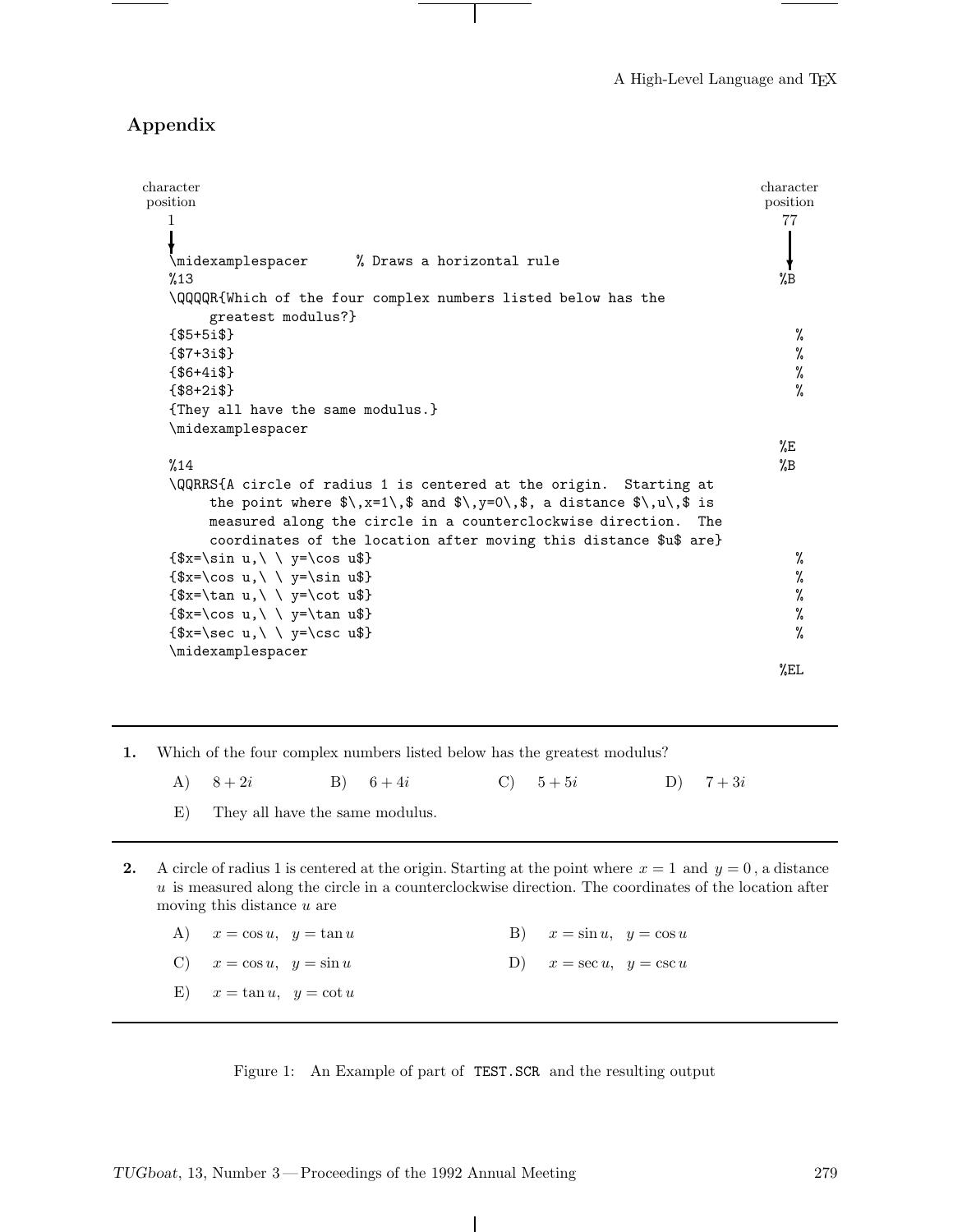Harry L. Baldwin, Jr.

character character character character character position position position position position  $\overline{10}$  $\overline{21}$  $36$  $49$  $59$ **❄ ❄ ❄ ❄ ❄** version 2 scramble 5 answerlines 2 rootlines 3 answer B The graph of the \U{intersection} of the equations\ \  $\cas\$  \cases{\hskip-.12in &  $x-y=-3$  \cr \hskip-.12in & \$x+y=1\$ \cr}\$\hskip.2in is a point that is located in Quadrant I. in Quadrant II. in Quadrant III. in Quadrant IV. on a coordinate axis.

(The remaining 6 lines of the 15 lines that form this version are blank.)



(The remaining 8 lines of the 15 lines that form this version are blank.)

**1.** The graph of the <u>intersection</u> of the equations  $\begin{cases} x - y = -3 \\ x + y = 1 \end{cases}$ is a point that is located  $% \alpha$ A) in Quadrant IV. B) in Quadrant III. C) in Quadrant I. D) on a coordinate axis. E) in Quadrant II. **2.**  $\frac{x(x+5)+2(x+6)}{x+4}$  = A)  $x+1$  B)  $x+3$  C)  $x+2$  D)  $x+4$  E)  $x+5$ 

Figure 2: Examples of a version from each of two master questions, and the resulting output